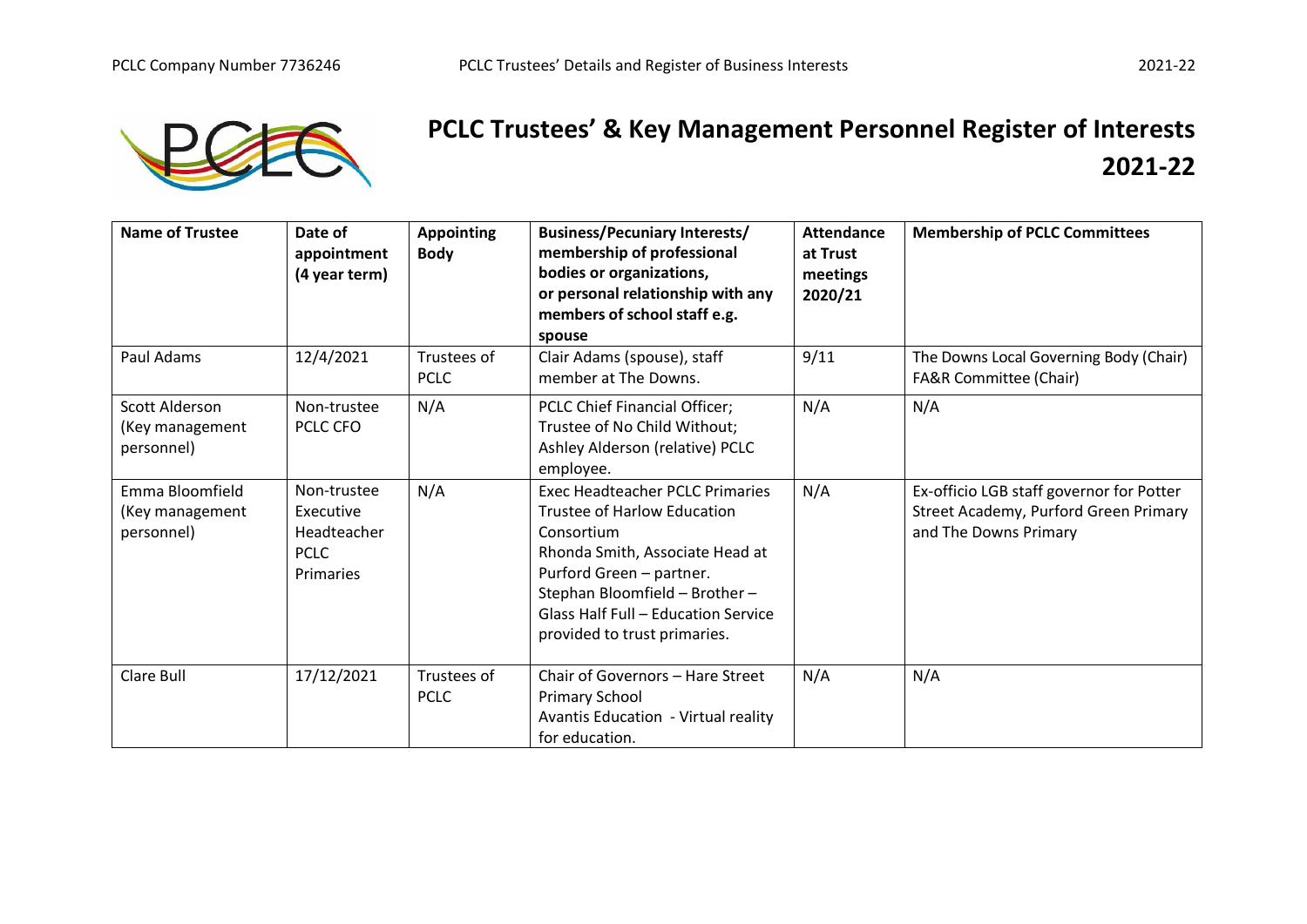| <b>Name of Trustee</b>                                      | Date of<br>appointment<br>(4 year term) | <b>Appointing</b><br><b>Body</b> | <b>Business/Pecuniary Interests/</b><br>membership of professional<br>bodies or organizations,<br>or personal relationship with any<br>members of school staff e.g.<br>spouse                                                                                                                                                                                                                               | <b>Attendance</b><br>at Trust<br>meetings<br>2020/21 | <b>Membership of PCLC Committees</b>                                                 |
|-------------------------------------------------------------|-----------------------------------------|----------------------------------|-------------------------------------------------------------------------------------------------------------------------------------------------------------------------------------------------------------------------------------------------------------------------------------------------------------------------------------------------------------------------------------------------------------|------------------------------------------------------|--------------------------------------------------------------------------------------|
| Vic Goddard<br>(Key management<br>personnel and<br>Trustee) | Ex-officio                              | Members of<br><b>PCLC</b>        | CEO of PCLC;<br>Member of the National<br><b>Association of Headteachers;</b><br>Member of the Association of<br>School and College Leaders;<br>Trustee of No Child Without;<br>Trustee of Friends of Passmores;<br><b>Trustee of Harlow Education</b><br>Consortium<br>Spouse of Lucy Goddard -<br>Associate SLT and Head of<br>Inclusion at Passmores.<br>Brother of Trevor Goddard,<br>maths consultant. | 11/11                                                | Passmores Local Governing Body (Ex--<br>officio).                                    |
| Neil Lawson                                                 | 10/2/2021                               | Members of<br><b>PCLC</b>        | <b>NIL</b>                                                                                                                                                                                                                                                                                                                                                                                                  | 9/11                                                 | <b>PCLC Member</b><br>PCLC Trust Board (Chair)<br><b>PCLC Remuneration Committee</b> |
| Deanne Morgan                                               | 28/1/2019                               | Members of<br><b>PCLC</b>        | Harlow College (employee) -<br>college provides school link<br>services to PCLC.                                                                                                                                                                                                                                                                                                                            | 8/11                                                 | <b>PCLC Remuneration Committee</b><br>PCLC Finance, Audit & Risk Committee           |
| Geoff Smith                                                 | 11/2/2022                               | Trustees of<br><b>PCLC</b>       | <b>NIL</b>                                                                                                                                                                                                                                                                                                                                                                                                  | N/A                                                  | PCLC Finance, Audit & Risk Committee                                                 |
| Frank Woods                                                 | 1/9/2021                                | Trustees of<br><b>PCLC</b>       | Clavering Bowls Club (Treasurer)                                                                                                                                                                                                                                                                                                                                                                            | 11/11                                                | PCLC Finance, Audit & Risk (Vice-Chair)                                              |